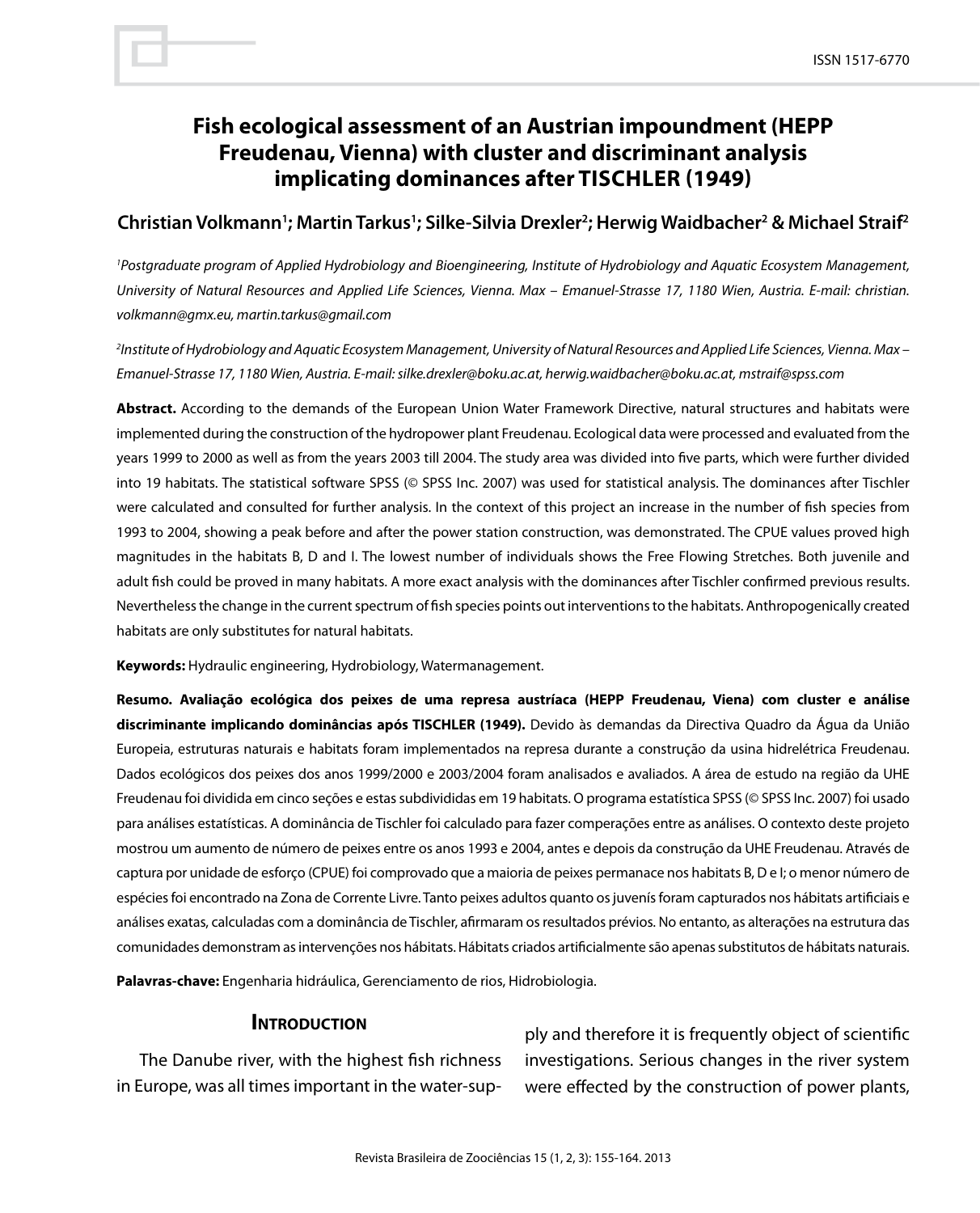weirs and flood protection. Primarily interruptions of the flowing continuum and the lateral connectivity impede spawn migration of catadromous and anadromous species of fish.

Adverse water quality and altered thermal as well as hydrologic regimes upstream of dams often limit native fish populations in habitats downstream (Cushman, 1985). Dams and dikes cause stabilized flow regimes, reduced sediment loads, altering instream habitats, food webs and flow conditions. Therefore fishes, which were naturally adapted to turbid and fluctuating flow regimes of rivers, have declined (Cross & Moss, 1987; PFLEIGER & GRACE, 1987; Hesse *et al.,* 1993). The effects of hydrologic alteration on river animals are well documented. Fishes living in the main channel of floodplain rivers use naturally flooded habitats for feeding and reproduction (Guillory, 1979; Baker *et al.,* 1991; Light *et al.,* 1995).

Anthropogenically created habitats like tailwaters and reservoirs are better suited to non-native biota, or to a subset of the naturally native fauna, than to native assemblages (STARNES, 1995). Riverine species and fishes introduced to reservoirs can spread downstream and upstream into unimpounded rivers (Winston *et al.,* 1991). Introduced fish may compete with native species by predation or hybridization (Li *et al.,* 1987; Minckley *et al.,* 1991; Courtenay & Moyle, 1992).

The Danube river in Austria was formerly allocated to a braided river system with numerous mainstreams and tributaries. The main arm of the river was the inhabitancy for most of the Danube fish fauna (WAIDBACHER et al., 1996).

Artificial structures and habitats were implemented in the impoundment during the construction of the hydropower plant Freudenau. Due to the European Water Framework Directive from the

year 2000 it is necessary to reach a "Good Status" till 2015 and to restore in all water bodies. The directive obliges all member states of the European Union to adhere to the requirements and represents a great challenge for the Austrian water management ( $S$ TIgler *et al.,* 2005).

Ex ante to this scientific work an assessment of the Institute of Hydrobiology and Aquatic Ecosystem Management, University for Natural Resources and Applied Life Sciences, Vienna, of the ecological functionality of anthropogenically created habitats upstream the hydropower plant Freudenau was performed (Tarkus, 2008).

The ecological functionality is characterized by the maintenance of the ecological integrity between waters and its occurring organisms in the surrounding area, according to the natural characteristic of the respective water body type (ADMICKA *et al.*, 1992).

The principal aim of this work was to evaluate the fish ecological functionality of anthropogenic shore structures in the impoundment of the hydropower plant Freudenau by analysis of dominances after Tischler.

## **Materials and Methods**

#### *Study Area*

The first large and most modern run of river power station of the world in a metropolis was the hydropower plant Freudenau, built between 1992 and 1998. The volume of the impoundment is approximate 55 million cubic meters. The head amounts to 8.5 m and the average mean water level flow is 1700  $\mathrm{m}^3$ /s. The annual generation of electricity reaches one billion kWh (Information Center Freudenau, Österreichische Donaukraft AG, Folder 1998).

The study area (Stream kilometer 1914.50 to 1994.60) was divided into five sections for further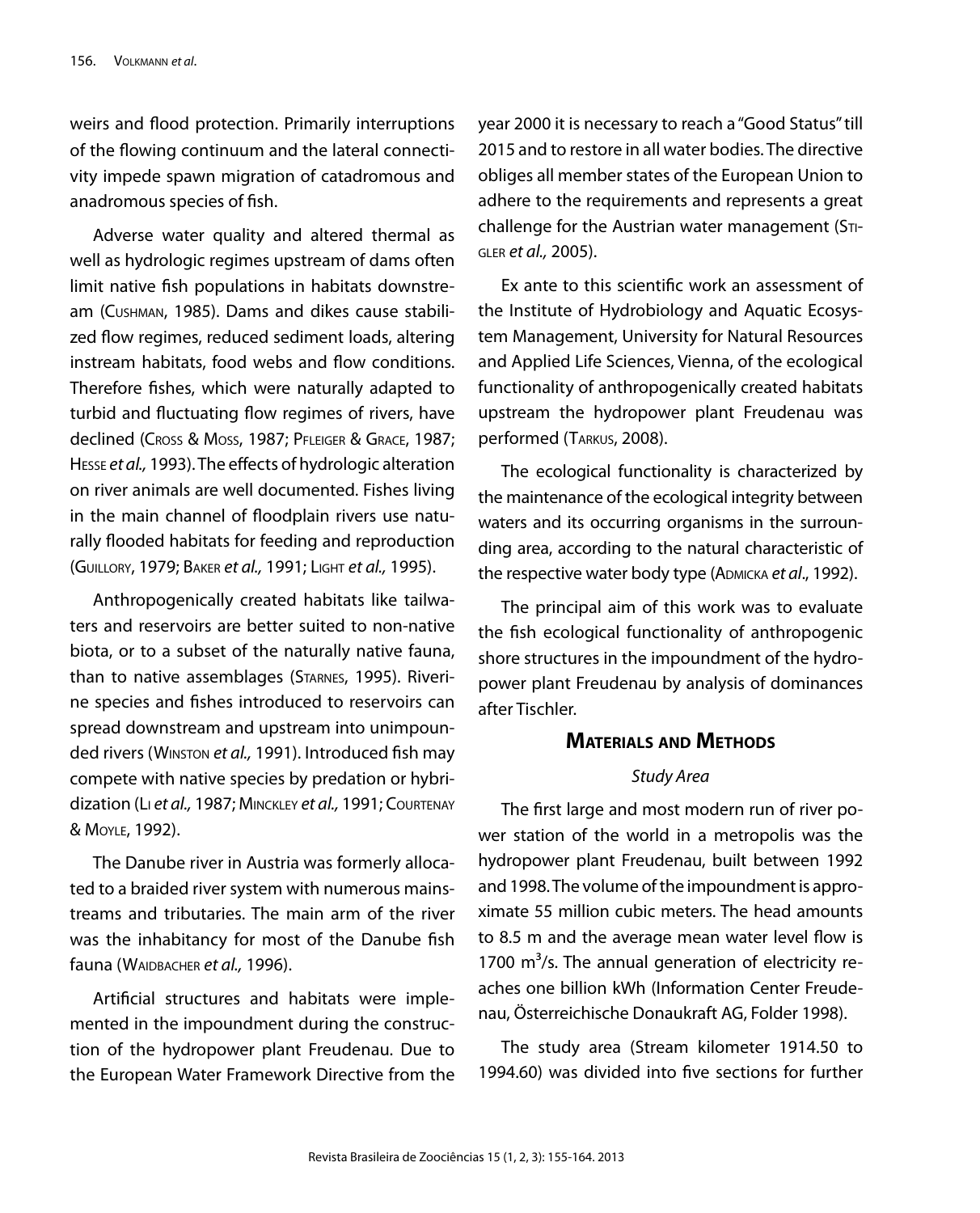investigations (Ginzler, 2002). Those five river sections are: Tailwater (strkm. 1914.50 to 1921.05), Impoundment (strkm. 1921.05 to 1928.00), Transition Zone (strkm. 1928.00 to 1935.00), Head of Reservoir (strkm. 1935.00 to 1945.50) and Free Flowing Stretches (strkm. 1945.50) (Figure 1). Various habitat structures, located on the left river side, are situated in the mentioned sections.

Nine artificial habitats (A – I) were implemented during the construction of the power plant to simulate natural shore structures like tributaries and bays. Habitat A including A Channel (strkm. 1921.90 to strkm. 1922.40), B including B Channel (strkm. 1923.90 to strkm. 1924.50),  $C_1$  including  $C_2$  (strkm. 1926.20 to strkm. 1926.70) and D (strkm. 1927.35 to strkm. 1927.50) are located in the Impoundment. The Transition Zone is characterized by the habitats E (strkm. 1928.80 to strkm. 1928.90), F (strkm. 1929.90 to strkm. 1930.10) and G (strkm. 1930.90 to strkm. 1931.10). Habitat H (strkm. 1932.20 to strkm. 1932.50) and I (strkm. 1934.80 to strkm. 1935.50) are situated in the Head of Reservoir.

### **E-fishing**

Fish react to an externally created electric applied DC field in the water, which is the principle of E-fishing. Due to the electrotype taxis the individuals, situated in the electric field lines, approach the anode and are narcotized (electrotype narcosis). E-fishing is a quantitative and species selective fishing technique (Cowx & Lamarque, 1990).

The procedure of the captured fish was: in situ determination, measuring and weighing. Especially the determination of juvenile individuals form sometimes a problem therefore those were fixed in a 4% formalin solution and afterwards examined under stereomicroscope. The basic unit was determined by the "CPUE" (Catch Per Unit Effort) and calculated by the number of individuals per ten minutes of fishing.

# **Data Analysis**

Ecological fish data from the years 1999 to 2000 as well as from the years 2003 till 2004 were evaluated and analyzed.

The applied databases were "Freudenau" (1999/2000) and "FIDON" (2003/2004) of the Institute for Hydrobiology and Aquatic Ecosystem Management. They were refined for following statistical bi- and multivariate analysis. Solely fish data of the E-fishing were used to calculate binary data, frequencies, dominances and "Catch Per Unit Effort" (CPUE). Bi-and multivariate calculations such as midpoint, cluster and discriminant analysis were computed with the statistical software SPSS.

Applying dominances after Tischler enables posterior comparisons to the various analysis. The dominance of the species was calculated for each investigation section. The calculation after Tischler concerns to the procentual contingent of species related to the total count.

Tischler (1949) defines five classes of dominances: eudominant, dominant, subdominant, recedent and subrecedent. This distinction was assumed in this project as a starting point for detailed analysis and covered with the class values of 0 (subrecedent) to 4 (eudominant). By the calculation of dominance classes extreme outliers like 0 and 4 can be detected and eliminated for further verifications.

# **Results**

In the study area 24 680 individuals of 52 species were caught by E-fishing in the period from April 1999 to November 2000 and from July 2003 to October 2004 (Table I). Bleak (*Alburnus alburnus*, Linnaeus, 1758), Nase (*Chondrostoma nasus*, Linnaeus,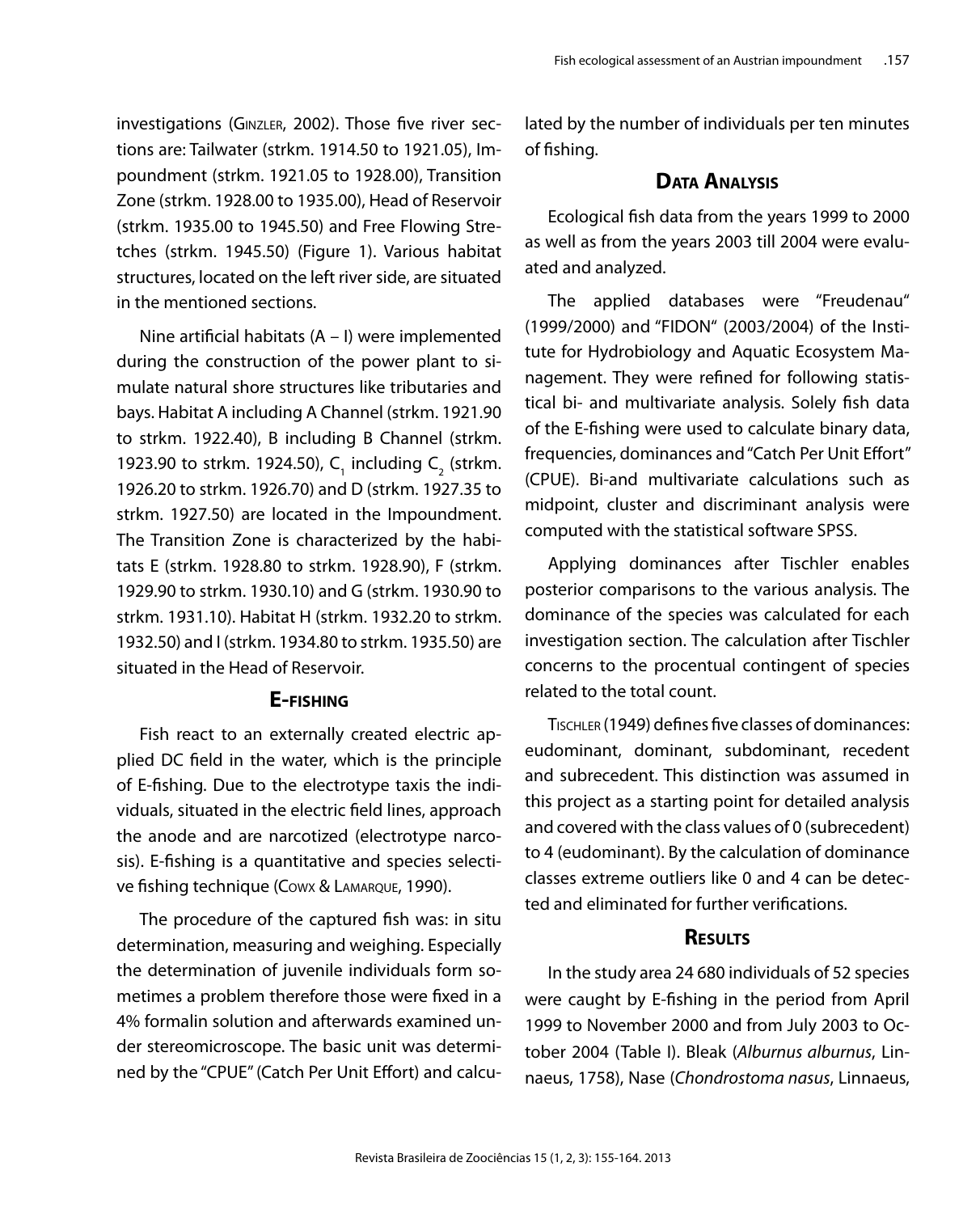1758) and Roach (*Rutilus rutilus*, Linnaeus, 1758) were the most frequent species. The rarest community included e.g. Mediterranean Barbel (*Barbus peloponnesius*, Valenciennes, 1842), Stone Loach (*Barbatula barbatula*, Linnaeus, 1758) and Spirlin (*Alburnoides bipunctatus*, Bloch, 1782).

In general the CPUE- values demonstrated high magnitudes in the habitats B and D (Impoundment) as well as they showed a tendency towards habitat I (Head of Reservoir) (Figure 2).

By the formation of the median of the CPUE juveniles could be proved primarily in the created habitats of the impoundment. A high number of adult individuals appeared in the Tailwater. Well balanced results were given in the Free Flowing Stretches.

Binary fishdata, separated into their age categories, were used as variables for cluster analysis of the habitats. In further detailed calculations the habitats, used as cases, were summarized for each section.

Exempli gratia the Figure 3 shows the cluster analysis with juvenile fish in the habitats A-D (impoundment). Three partial clusters were identified. The tributary habitats A, B and B Channel belong to the first partial cluster. Habitat A Channel and  $\mathsf{C}_\mathfrak{z}$  define the second partial cluster. Partial cluster three includes the bay shaped habitats C<sub>1</sub> and D.

The cluster analysis, calculated without eudominant and subrecedent fish data (defined by Tischler), was classified by two partial cluster (Figure 4). The first partial cluster is composed of the habitats



Figure 1. Map of the five sections Tailwater, Impoundment, Transition Zone, Head of Reservoir and Free Flowing Stretches in the study area hydropower plant Freudenau, Vienna, Austria.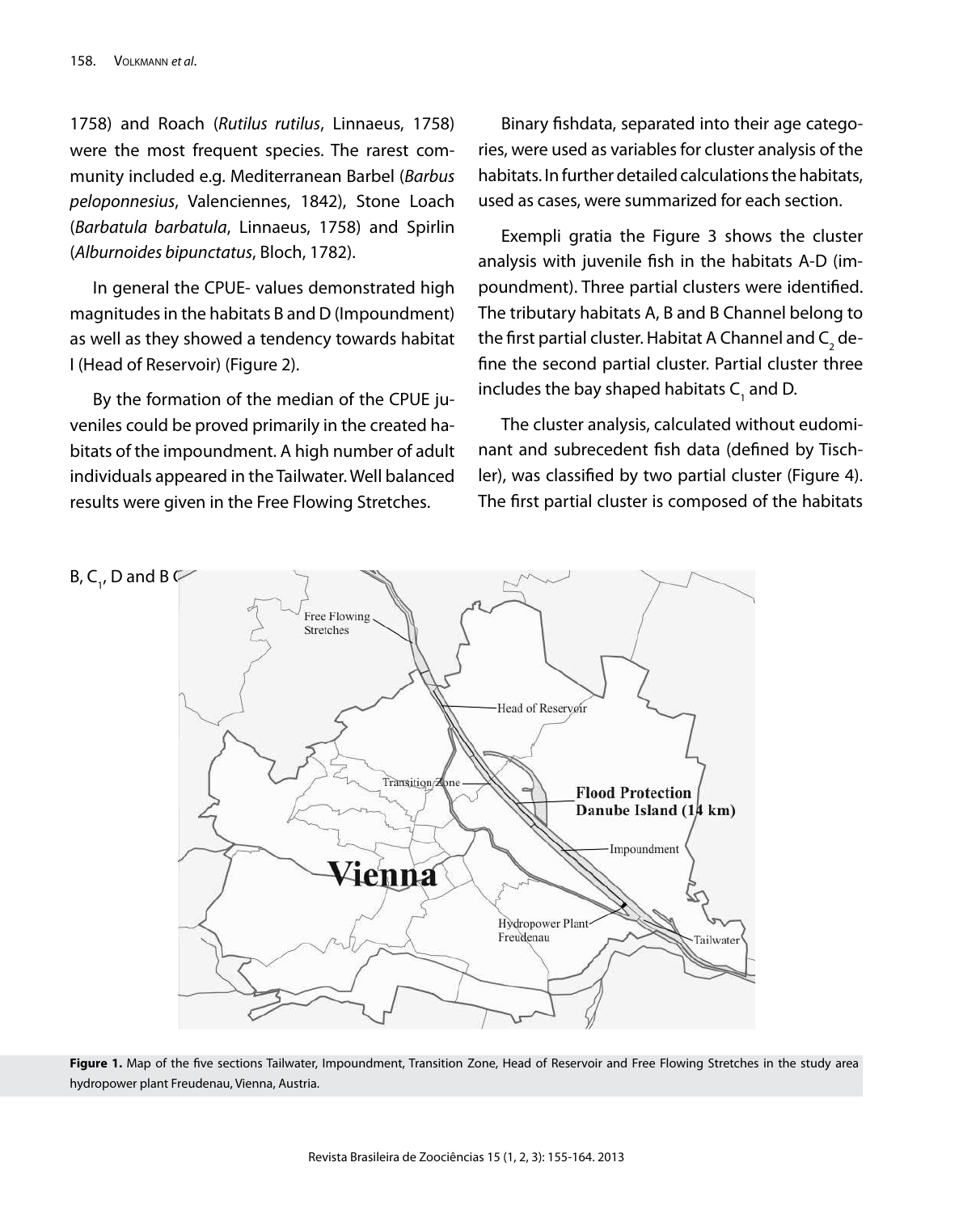

**Figure 2.** Fish frequency by CPUE in each habitat of the research area.







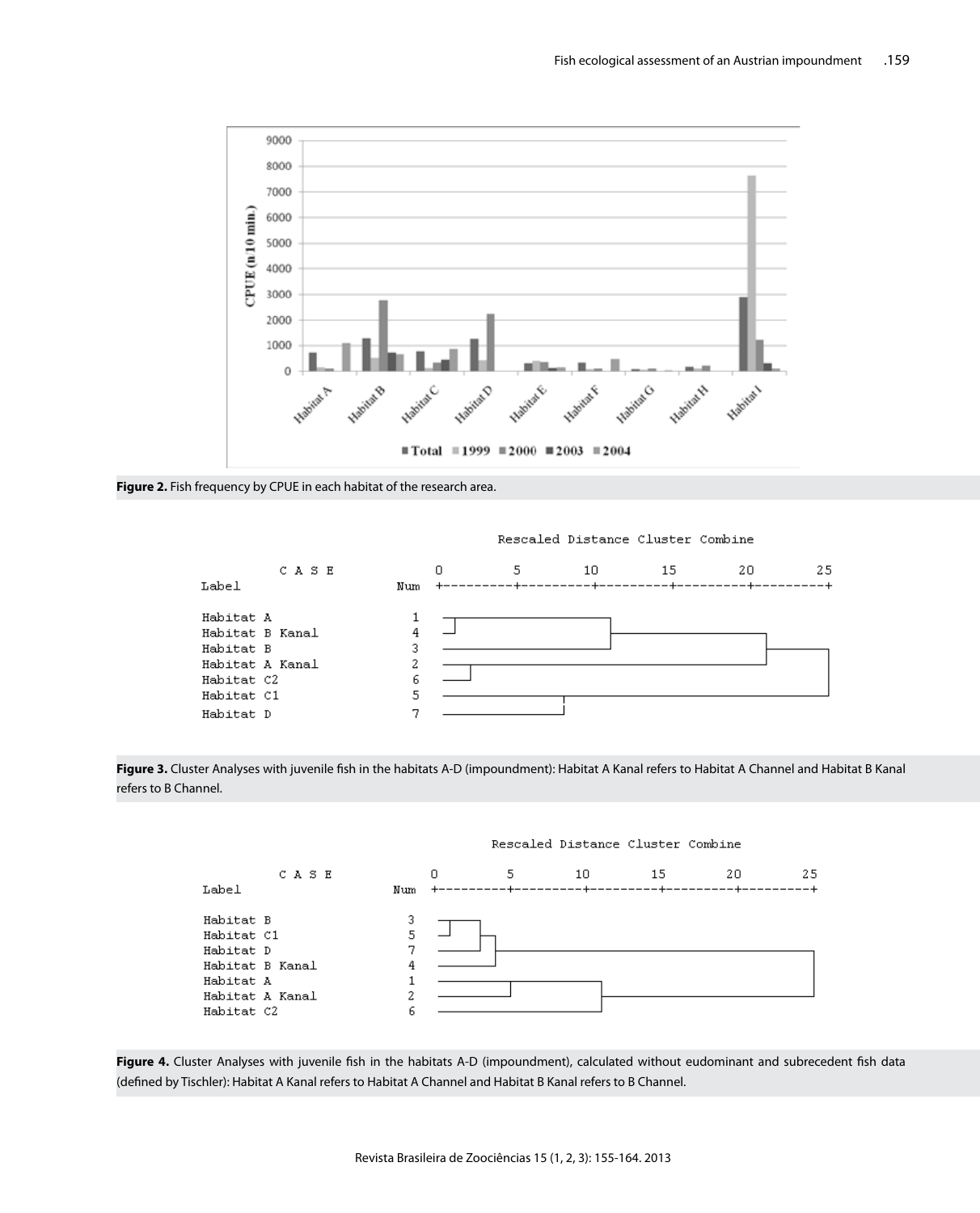|  |  |  | Table 1. Fish frequencies in the investigation area, Danube River, Vienna, Austria. |  |
|--|--|--|-------------------------------------------------------------------------------------|--|
|--|--|--|-------------------------------------------------------------------------------------|--|

| <b>Species</b>                               | <b>Rheophilic Grade</b> | <b>Frequency</b> |
|----------------------------------------------|-------------------------|------------------|
| Barbus peloponnesius (Valenciennes, 1842)    | Rheophile               | 1                |
| Negobius syrman (Nordmann, 1840)             | Rheophile               | 1                |
| Barbatula barbatula (Linnaeus, 1758)         | Rheophile               | $\overline{2}$   |
| Carassius carassius (Linnaeus, 1758)         | Stagnophil              | 2                |
| Alburnoides bipunctatus (Bloch, 1782)        | Rheophile               | $\overline{2}$   |
| Abramis ballerus (Linnaeus, 1758)            | Rheophile               | $\mathbf 2$      |
| Gobio gobio (Linnaeus, 1758)                 | Rheophile               | 3                |
| Hucho hucho (Linnaeus, 1758)                 | Rheophile               | 3                |
| Anguilla anguilla (Linnaeus, 1758)           | Stagnophil              | 4                |
| Lepomis gibbosus (Linnaeus, 1758)            | Stagnophil              | $\overline{4}$   |
| Silurus glanis (Linnaeus, 1758)              | Eurytopic               | 4                |
| Ctenopharyngodon idella (Valenciennes, 1844) | Stagnophil              | 5                |
| Zingel streber (Siebold, 1863)               | Rheophile               | 5                |
| Ameiurus nebulosus (Lesueur, 1819)           | Stagnophil              | 5                |
| Abramis sapa (Pallas, 1814)                  | Rheophile               | 7                |
| Oncorhynchus mykiss (Walbaum, 1792)          | Rheophile               | 8                |
| Salmo trutta forma fario (Linnaeus, 1758)    | Rheophile               | 10               |
| Carassius auratus (Linnaeus, 1758)           | Eurytopic               | 11               |
| Gobio kessleri (Dybowski, 1862)              | Rheophile               | 12               |
| Pelecus cultratus (Linnaeus, 1758)           | Rheophile               | 13               |
| Gymnocephalus cernuus (Linnaeus, 1758)       | Eurytopic               | 24               |
| Gobio albipinnatus (Lukash, 1933)            | Rheophile               | 24               |
| Gymnocephalus baloni (Holcik & Hensel, 1974) | Eurytopic               | 44               |
| Scardinius erythrophthalmus (Linnaeus, 1758) | Stagnophil              | 55               |
| Zingel zingel (Linnaeus, 1766)               | Rheophile               | 69               |
| Rhodeus sericeus (Pallas, 1776)              | Stagnophil              | 77               |
| Cobitis taenia (Linnaeus, 1758)              | Rheophile               | 80               |
| Cyprinus carpio (Linnaeus, 1758)             | Eurytopic               | 88               |
| Carassius gibelio (Bloch, 1782)              | Eurytopic               | 94               |
| Tinca tinca (Linnaeus, 1758)                 | Eurytopic               | 94               |
| Sander lucioperca (Linnaeus, 1758)           | Eurytopic               | 111              |
| Neogobius melanostomus (Pallas, 1814)        | Rheophile               | 138              |
| Gymnocephalus schraetser (Linnaeus, 1758)    | Rheophile               | 141              |
| Rutilus pigus (La Cepède, 1803)              | Rheophile               | 142              |
| Lota lota (Linnaeus, 1758)                   | Eurytopic               | 179              |
| Vimba vimba (Linnaeus, 1758)                 | Rheophile               | 220              |
| Abramis brama (Linnaeus, 1758)               | Eurytopic               | 261              |
| Cottus gobio (Linnaeus, 1758)                | Rheophile               | 285              |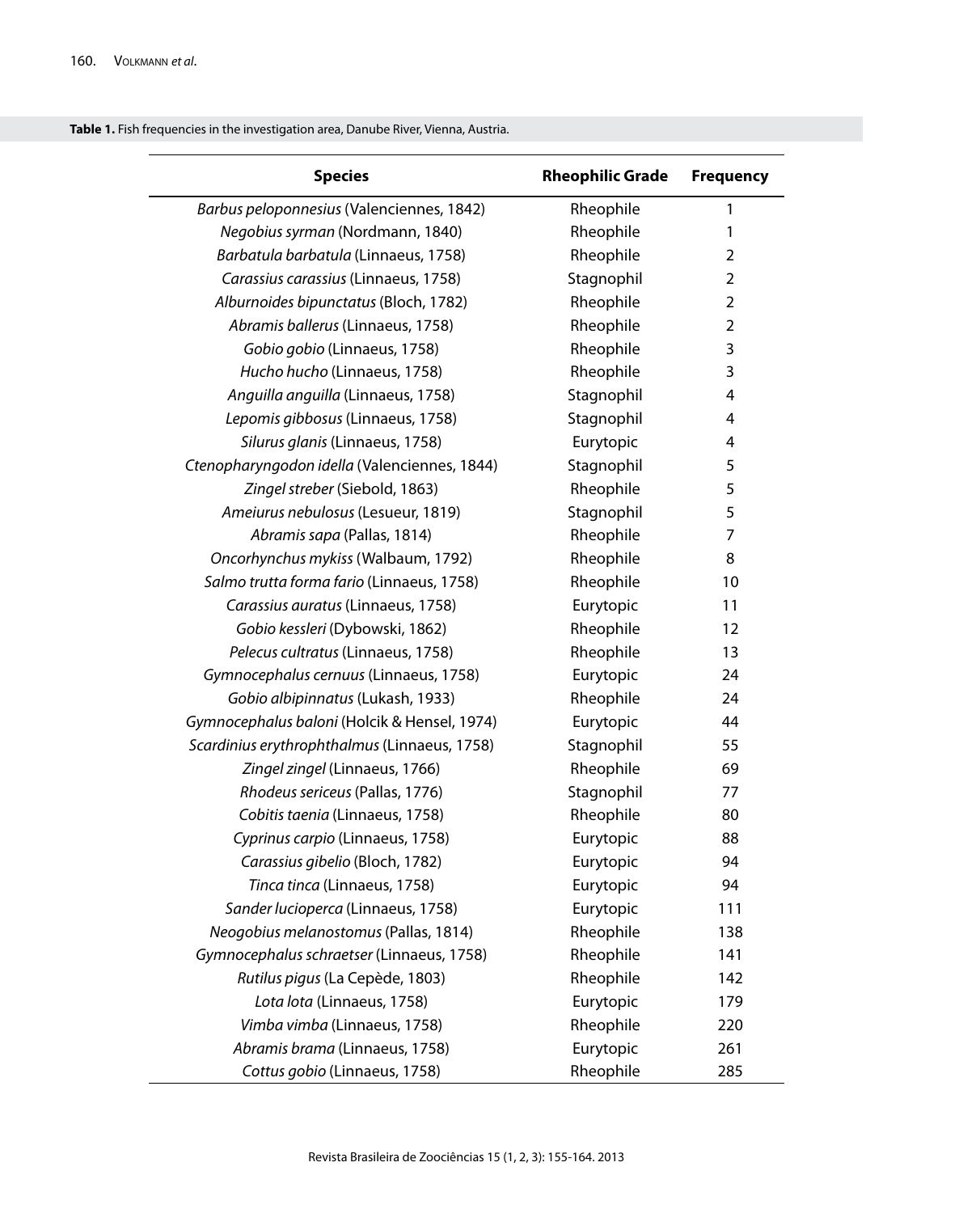| <b>Species</b>                            | <b>Rheophilic Grade</b> | <b>Frequency</b> |
|-------------------------------------------|-------------------------|------------------|
| <i>Blicca bjoerkna</i> (Linnaeus, 1758)   | Eurytopic               | 291              |
| <i>Esox lucius</i> (Linnaeus, 1758)       | Stagnophil              | 307              |
| Neogobius kessleri (Günther, 1861)        | Rheophile               | 387              |
| Proterorhinus marmoratus (Pallas, 1814)   | Eurytopic               | 402              |
| Gasterosteus aculeatus (Linnaeus, 1758)   | Stagnophil              | 513              |
| Leuciscus leuciscus (Linnaeus, 1758)      | Rheophile               | 513              |
| Aspius aspius (Linnaeus, 1758)            | Rheophile               | 606              |
| <i>Barbus barbus</i> (Linnaeus, 1758)     | Rheophile               | 746              |
| Leuciscus idus (Linnaeus, 1758)           | Rheophile               | 1062             |
| <i>Perca fluviatilis</i> (Linnaeus, 1758) | Eurytopic               | 1218             |
| Leuciscus cephalus (Linnaeus, 1758)       | Rheophile               | 1542             |
| Rutilus rutilus (Linnaeus, 1758)          | Eurytopic               | 3259             |
| Chondrostoma nasus (Linnaeus, 1758)       | Rheophile               | 4151             |
| Alburnus alburnus (Linnaeus, 1758)        | Eurytopic               | 7453             |
| Total                                     |                         | 24680            |

continuação da Tabela 1

### **Discussion**

According to Zweimüller *et al.* (2000) 62 species were detected in the Austrian Danube river. The endemic species, e.g. **Danube Roach** (*Rutilus pigus virgo,* Heckel, 1852), Zingel (*Zingel zingel,* Linnaeus, 1766) or White Finned Gudgeon (*Gobio albipinnatus,* Lukash, 1933), belong to the group of 52 autochthonous species (SCHIEMER & WAIDBACHER, 1998).

The investigated habitats in the areaof the hydropower plant Freudenau show a high acceptance by the fish species which could be confirmed by all analysis. Juvenile and adult fish were caught in all habitats. Detailed analysis with the dominances after Tischler verify previous results.

The differentiated spectrum of species allows to deduce to a good co-housing. Species such as Acipenseridae could not be proved anymore. In this case it is worth mentioning Beluga (*Huso huso,*  Linnaeus, 1758) and Ship Sturgeon (*Acipenser nudiventris,* Lovetzk, 1828). Instead alien species were confirmed as dominating group in some habitats.

The Catch Per Unit Effort (CPUE) values in figure 2 demonstrate that most fish were caught in the Transition Zone (Habitat B, D) and in the Head of Reservoir (Habitat I), because of good oxygenic conditions and reproduction spaces. Previous investigations confirm these results (Rezner, 2001).

Primarily euryoecious types dominate the spectrum regarding to the list of fish species (Table I) and its guild membership. Important factors like flow velocity, shore vegetation, water temperature, increased food supply, spawning grounds, reproduction spaces and shelters are crucial requirements for complete life cycles.

During the examination 36 species were registered in the Transition Zone and 41 fish species in the Head of Reservoir. Not only the Transition Zone is an important section, but also the impoundment with 39 fish species is worthy of mention. The reduction of flow velocity after the hydropower plant construction was decisive for a shift of guild membership. Instead of rheophilic guilds now euryoecius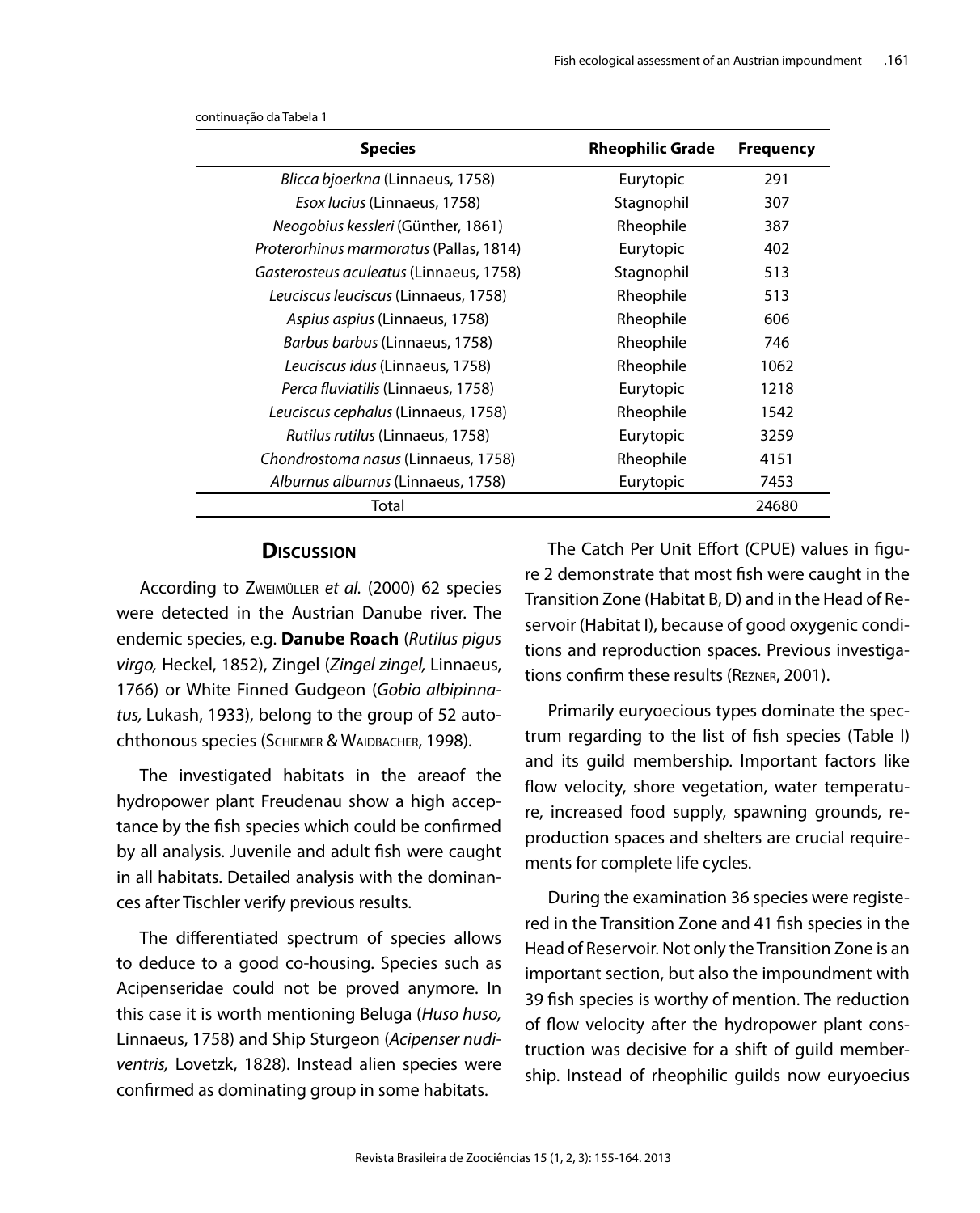guilds are predominant. Especially the tributary formed habitats exhibit a high acceptance by euryoecius species. Those structures provide excellent food supply, biotopes and reproduction spaces.

The cluster analysis with juvenile fish in the habitats A-D (Impoundment) was important because of the high density of shore structures in this section (Figure 3). To prove stable populations the detection of juveniles is necessary. Partial cluster one shows similar characteristics regarding the structure of the habitats. These three habitats are tributary shaped. The channel structured habitats A Channel and  $\mathsf{C}_\mathfrak{z}$  define the second partial cluster. The partial cluster three can be summarized by low flow velocity because of the bay formed habitats.

The cluster analysis after Tischler dominances with juvenile fish in the habitats A-D (impoundment) can be verified by two partial clusters (Figure 4). Although habitat A Channel and B Channel feature similar conditions, they do not appear in the same partial cluster. Habitat B and B Channel are a unit and define with habitat  $\mathsf{C}_1$  and D the first partial cluster. The unit of Habitat A and A Channel with habitat  $\mathsf{C}_2^{}$  form the partial cluster two. These units itself present a high variability in food supply and reproduction spaces.

Analysis of fish data with dominances after Tischler confirmed most of the previous results with binary data. Nevertheless it came to new conclusions. Adults and juveniles show similar habitat preferences. Mentionable is the fact that different shaped habitats are being frequented by juvenile fish in almost same numbers. This fact is explainable by predation.

The behavior of adult fish species depends on the abiotic factors and can be confirmed by the rheophilic grade. The river habitat connection is another important fact. The more accesses exist, the higher the habitat preferences by the adults are.

In principle, a high acceptance of the micro habitats (proved by dominance analysis after Tischler) has to be judged positively. Nevertheless the change of the current spectrum of fish species compared to the historical one clarifies the drastic interventions according to the habitats.

Although anthropogenically created habitats are only substitutes for natural habitats, nevertheless, these should be taken into consideration as an option in areas of heavy modified rivers.

### **Acknowledgements**

To the initiators: European Union (EFRE), Water Management magistrate of Vienna (MA 45), Austrian Federal Ministry of Science and Research, Office of Lower Austrian Government (NÖ Landschaftsfonds) and VERBUND Austrian Hydro Power. To all dear colleagues of the Institute of Hydrobiology and Aquatic Ecosystem Management, BOKU Vienna for the data sources and the analysis support; to E. Lautsch for special database instruction in the statistical analyses software.

### **References**

- Admicka, P.; Bretschko, G.; Danecker, E.; Hinteregger, J.; Imhof, G.; Jungwirth, M.; Leichtfried, M.; Moog, O.; Moritz, C.; Müller, G.; Pechlaner, R.; Pipp, E.; Polzer, E. & N. Schulz. 1992. Zur Gewährleistung, Beeinträchtigung und Beurteilung der ökologischen Funktionsfähigkeit von Gewässern. **Österreichs Fischerei 45:** 120-121.
- Baker J. A.; Kilgore K. J. & R. L. Kasul. 1991. Aquatic habitats and fish communities in the lower Mississippi River. **Reviews in Aquatic Sciences 3**:313–356.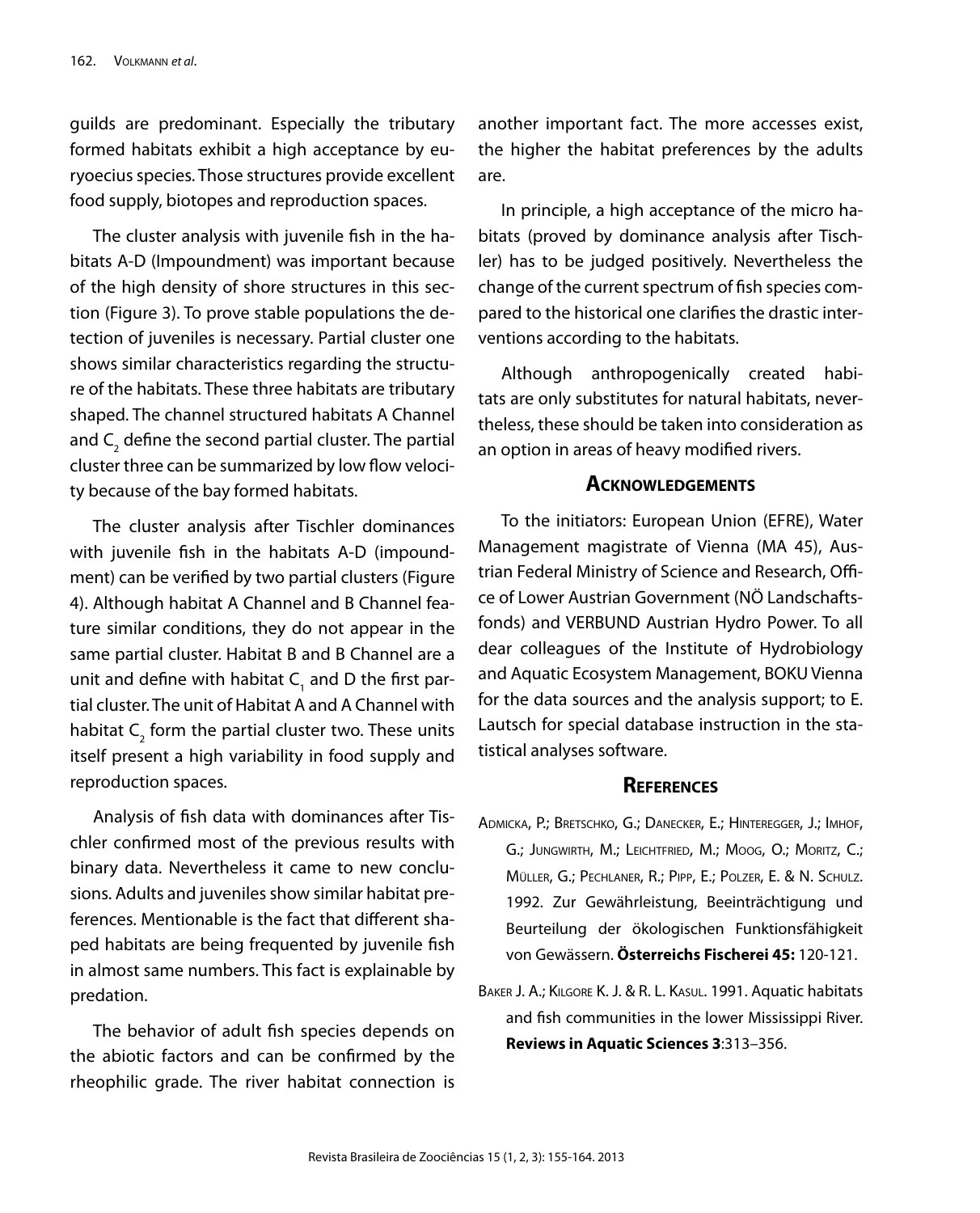- COURTENAY W. R. JR. & P. B. MOYLE. 1992. Crimes against biodiversity: The lasting legacy of fish introductions. **Transactions of the North American Wildlife and Natural Resources Conference 57**: 365–372.
- Cowx, I.G. & P. Lamarque. 1990. Fishing with Electricity. **Fishing New Books**. Oxford, 248 p.
- Cross F. B. & R.E.Moss. 1987. Historic changes in fish communities and aquatic habitats in plains streams of Kansas. Pages 155–165. *In:* Matthews W. J. & D. C. Heins. **Community and Evolutionary Ecology of North American Stream Fishes**. Norman (OK): University of Oklahoma Press.
- Cushman R.M. 1985. Review of ecological effects of rapidly varying flows downstream from hydroelectric facilities. **North American Journal of Fisheries Management 5**: 330–339.
- Ginzler B. 2002. **Fischökologische und morphologische Verhältnisse im Einflussbereich des Kraftwerks Wien/Freudenau unter besonderer Berücksichtigung der neu geschaffenen Uferstrukturen am linken Donauufer im Bereich der Donauinsel.** Diplomarbeit, Universität für Bodenkultur, Wien, 149 p.
- Guillory V. 1979. Utilization of an inundated floodplain by Mississippi River fishes. **Biological Sciences 42**: 222–228.
- HESSE L. W.; MESTL G. E. & J. W. ROBINSON. 1993. Status of selected fishes in the Missouri River in Nebraska with recommendations for their recovery. Pages 327– 340. *In:* Hesse L. W.; Stalnaker C. B.; Benson N. G. & J. R. Zuboy. **Restoration Planning for the Rivers of the Mississippi River Ecosystem**. Washington (DC): US Department of Interior, National Biological Survey. Biological Report 19.
- LI H. W.; SCHRECK C. B.; BOND C. E. & E. REXSTAD. 1987. Factors influencing Fish assemblages of Pacific northwest streams. Pages 193–202. *In:* Matthews W. J. & D. C. Heins. **Community and Evolutionary Ecology of North American Stream Fishes**. Norman (OK): University of Oklahoma Press.
- Light H. M.; Darst M.R. & J. W. Grubbs. 1995. Hydrologic conditions, habitat characteristics, and occurrence of fishes in the Apalachicola River floodplain, Florida. US Geological Survey Open-File Report 95-167. Washington (DC): US Geological Survey. Second Annual Report of Progress, Oct 1993–Sep 1994.
- Minckley W. L.; March P. C.; Brooks J. E.; Johnson J.E. & B. L. Jensen. 1991. Management toward recovery of the razorback sucker. Pages 303–357. *In:* Minckley W. L. & J. E. Deacon. **Battle against Extinction: Native Fish Management in the American West**. Tuscon (AZ): University of Arizona Press.
- ÖsterreichiscHe Donaukraft AG, Information Center Freudenau. 1998. **Kurzinformationen und Prospekte.** Wien.
- Pfleiger W. L. & T. B.Grace . 1987. **Changes in the fish fauna of the lower Missouri**.
- River, 1940–1983. Pages 166–177. *In:* Matthews W. J. & D. C. Heins. **Community and Evolutionary Ecology of North American Stream Fishes**. Norman (OK): University of Oklahoma Press.
- Rezner, C. 2001. **Fischökologische Verhältnisse im Einflussbereich des Kraftwerks Freudenau unter besonderer Berücksichtigung unterschiedlicher Habitattypen.** Diplomarbeit, Universität für Bodenkultur, Wien.
- Schiemer, F. & H. Waidbacher. 1998. **Zur Ökologie großer Fließgewässer am Bespiel der Fischfauna an der österreichischen Donau.** Stapfia 52, zugleich Katalog des OÖ Landesmuseums N. F. 126, 7-22.